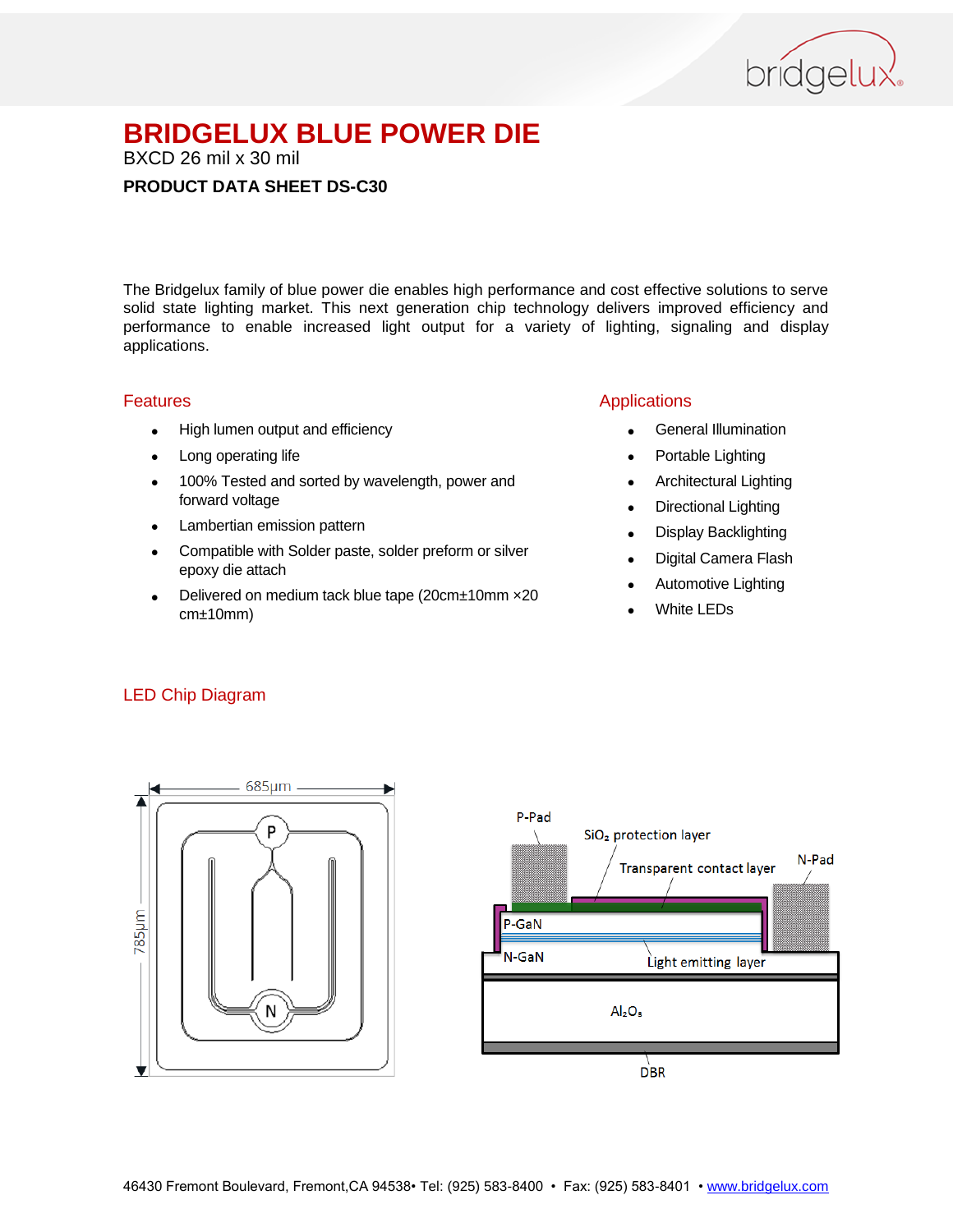BXCD 26 mil x 30 mil

#### Product Nomenclature

#### **B X C D 2630 X X X – Y – Z**

Where:

|    | BXCD: Designates product family             |
|----|---------------------------------------------|
|    | 2630: Designates die size (26 mil x 30 mil) |
|    | XXX: Designates dominant wavelength bin     |
| Y: | Designates radiometric power bin            |

- 
- Z: Designates forward voltage bin

#### Part Numbering and Bin Definitions

Bridgelux LED chips are sorted into the brightness and dominant wavelength bins shown below at  $I_f =$ 120 mA. Each blue tape contains die from only one brightness bin and one wavelength bin.

The forward voltage bins are 2.6-2.7 V (K1), 2.7-2.8 V (K2), 2.8-2.9 V (L1), 2.9-3.0 V (L2), 3.0-3.1 V (A1), and 3.1-3.2 V (A2). The maximum forward voltage ( $V_f$  max) = 3.2 V.

| <b>Dominant</b> | Power Bin D <sub>2</sub> | <b>Power Bin D3</b> | <b>Power Bin D4</b> |  |
|-----------------|--------------------------|---------------------|---------------------|--|
| Wavelength      | $(210 - 220$ mW)         | $(220 - 230$ mW)    | $(230 - 240$ mW)    |  |
|                 |                          |                     |                     |  |
| 450 to 452.5nm  | BXCD2630450-D2-z         | BXCD2630450-D3-z    | BXCD2630450-D4-z    |  |
| 452.5 to 455nm  | BXCD2630452-D2-z         | BXCD2630452-D3-z    | BXCD2630452-D4-z    |  |
| 455 to 457.5nm  | BXCD2630455-D2-z         | BXCD2630455-D3-z    | BXCD2630455-D4-z    |  |
| 457.5 to 460nm  | BXCD2630457-D2-z         | BXCD2630457-D3-z    | BXCD2630457-D4-z    |  |
|                 |                          |                     |                     |  |
| <b>Dominant</b> | Power Bin D5             | Power Bin D6        |                     |  |
| Wavelength      | $(240 - 250$ mW)         | $(250 - 260$ mW)    |                     |  |
|                 |                          |                     |                     |  |
| 450 to 452.5nm  | BXCD2630450-D5-z         | BXCD2630450-D6-z    |                     |  |
|                 |                          |                     |                     |  |
| 452.5 to 455nm  | BXCD2630452-D5-z         | BXCD2630452-D6-z    |                     |  |
| 455 to 457.5nm  | BXCD2630455-D5-z         | BXCD2630455-D6-z    |                     |  |
| 457.5 to 460nm  | BXCD2630457-D5-z         | BXCD2630457-D6-z    |                     |  |

**Note:** z = "K1" for Vf bin of 2.6-2.7V; "K2" for Vf bin of 2.7-2.8V; "L1" for Vf bin of 2.8-2.9V; z = "L2" for Vf bin of 2.9-3.0V; z = "A1" for Vf bin of 3.0-3.1V; z = "A2" for Vf bin of 3.1-3.2V.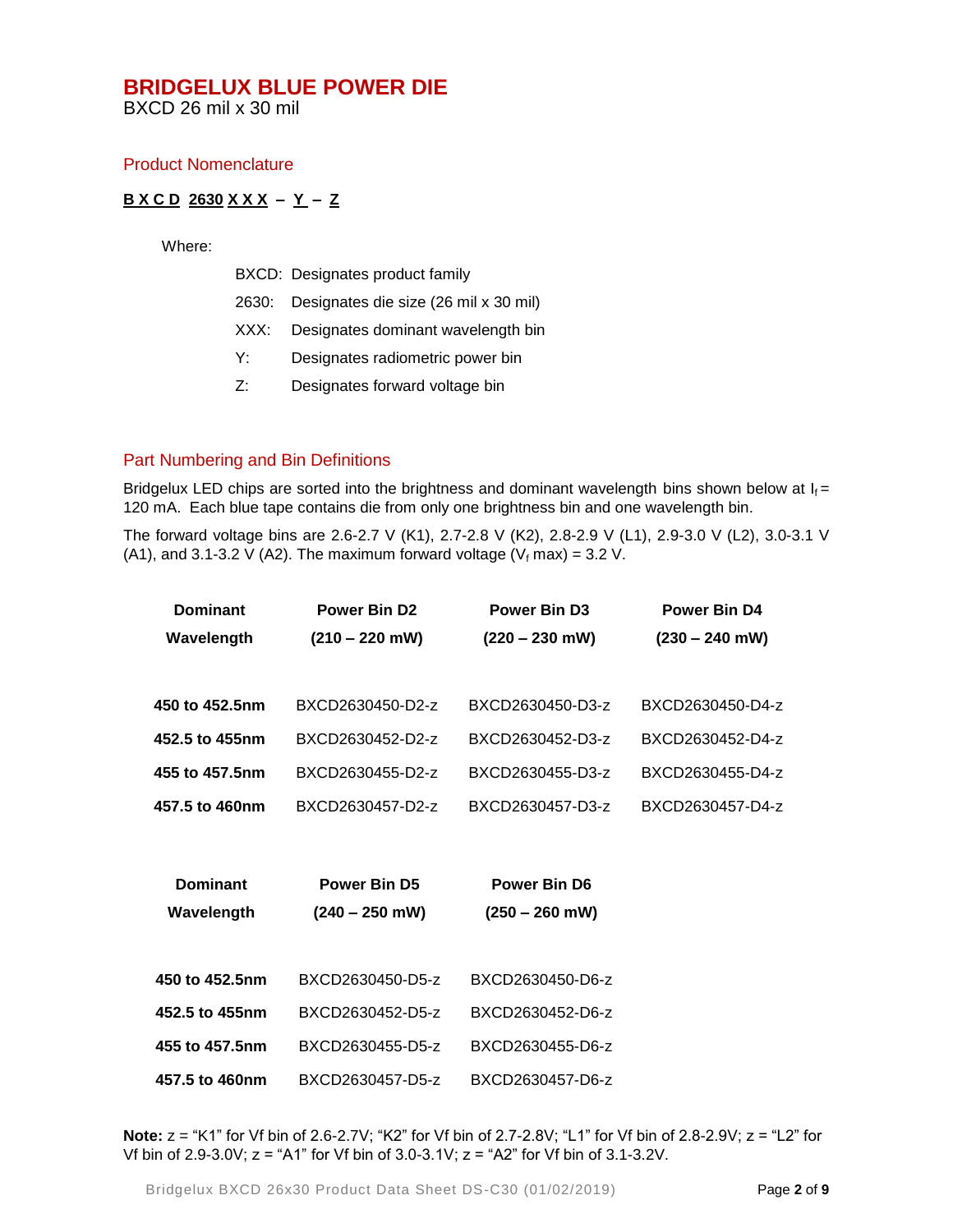## **BRIDGELUX Blue Power Die**

BXCD 26 mil x 30 mil

#### Mechanical Dimensions

| Chip size       | 685( $\pm$ 50) µm ×785( $\pm$ 50) µm |
|-----------------|--------------------------------------|
| Wafer thickness | 150± 10 µm                           |
| Pad Thickness   | $3.0\pm0.5 \,\mu m$                  |
| Au Pad Diameter | P: $80\pm5$ µm / N: $80\pm5$ µm      |

#### Absolute Maximum Ratings

| <b>Parameter</b>                  | Symbol                                   | <b>Maximum Rating</b>          | Condition          |
|-----------------------------------|------------------------------------------|--------------------------------|--------------------|
| <b>Forward DC Current</b>         | $\mathbf{I}_{\text{f}}$                  | 240 $mA^1$                     | $T_a = 25^\circ C$ |
| <b>Forward Voltage</b>            | $V_{f}$                                  | 3.2V                           | $I_f = 120$ mA     |
| Reverse voltage                   | $V_{\rm r}$                              | $-5V$                          | $T_a = 25^\circ C$ |
| <b>Reverse Current</b>            | ı,                                       | $2.0 \mu A$                    | $V_r = -5 V$       |
| Junction Temperature              | T <sub>i</sub>                           | $125^{\circ}$ C                |                    |
| Assembly Process Temp.            |                                          | $325^{\circ}$ C for <5 seconds |                    |
| Storage Conditions (chip on tape) | 0°C to $+40^{\circ}$ C ambient. RH < 65% |                                |                    |

#### Notes:

- 1. Maximum drive current depends on junction temperature, die attach methods/materials, and lifetime requirements of the application.
- 2. Bridgelux LED chips are Class 1 ESD sensitive.
- 3. The typical spectra half-width of the BXCD2630 blue power die is < 25 nm.
- 4. Please consult the Bridgelux technical support team for information on how to optimize the light output of our chips in your package.
- 5. Brightness values are measured in an integrating sphere using silver plated TO39 headers without encapsulation.
- 6. Tapes should be stored in a vertical orientation, not horizontally stacked. Stacking of tapes can place excessive pressure on the bond pads of the LED, resulting in reduced wire bonding strength.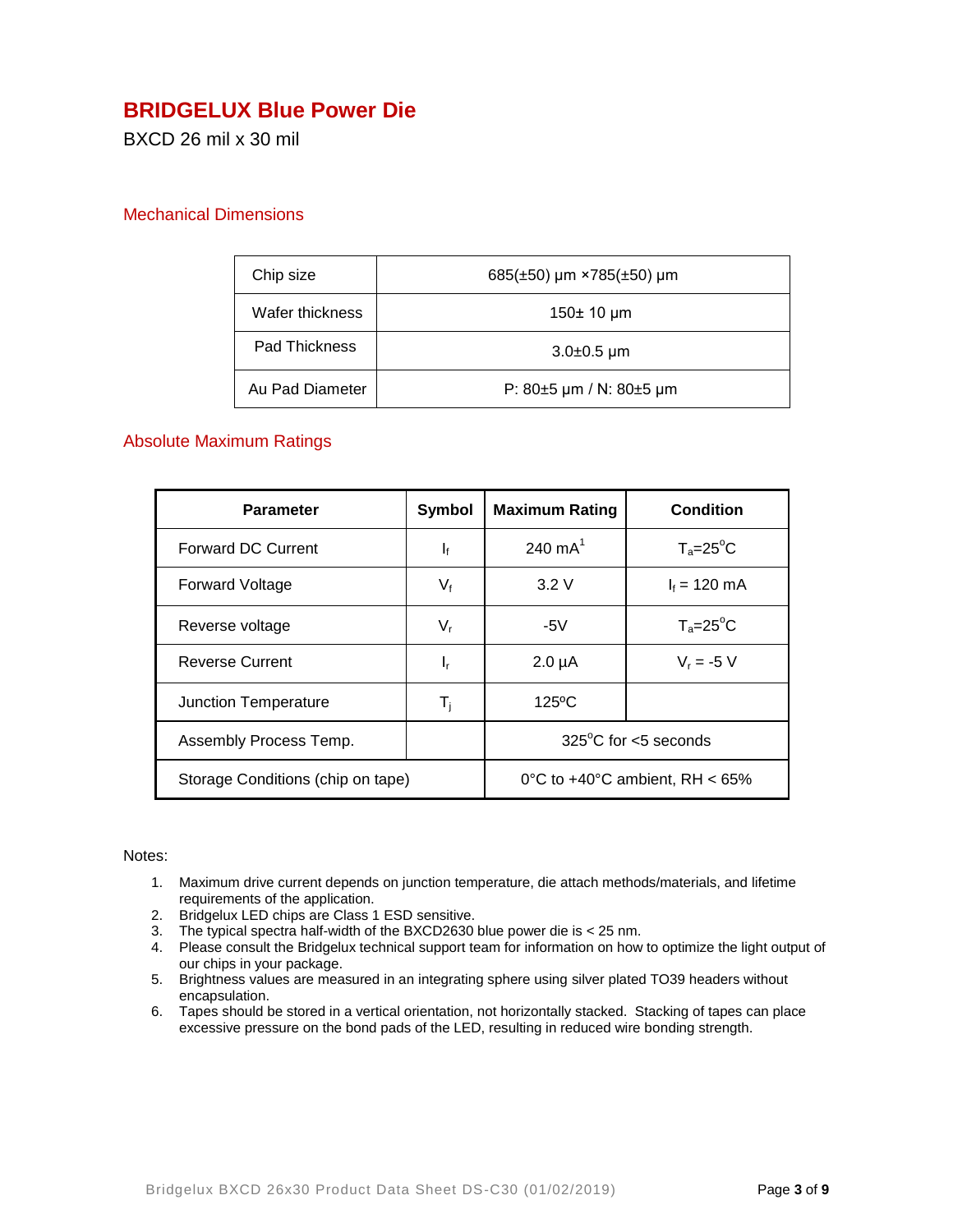#### **BRIDGELUX BLUE POWER DIE** BXCD 26 mil x 30 mil

#### Environmental Compliance

Bridgelux is committed to providing environmentally friendly products to the solid state lighting market. Bridgelux BXCD2630 blue power die are compliant to the European Union directives on the restriction of hazardous substances in electronic equipment, namely the RoHS directive. Bridgelux will not intentionally add the following restricted materials to BXCD2630 die products: lead, mercury, cadmium, hexavalent chromium, polybrominated biphenyls (PBB) or polybrominated diphenyl ethers (PBDE).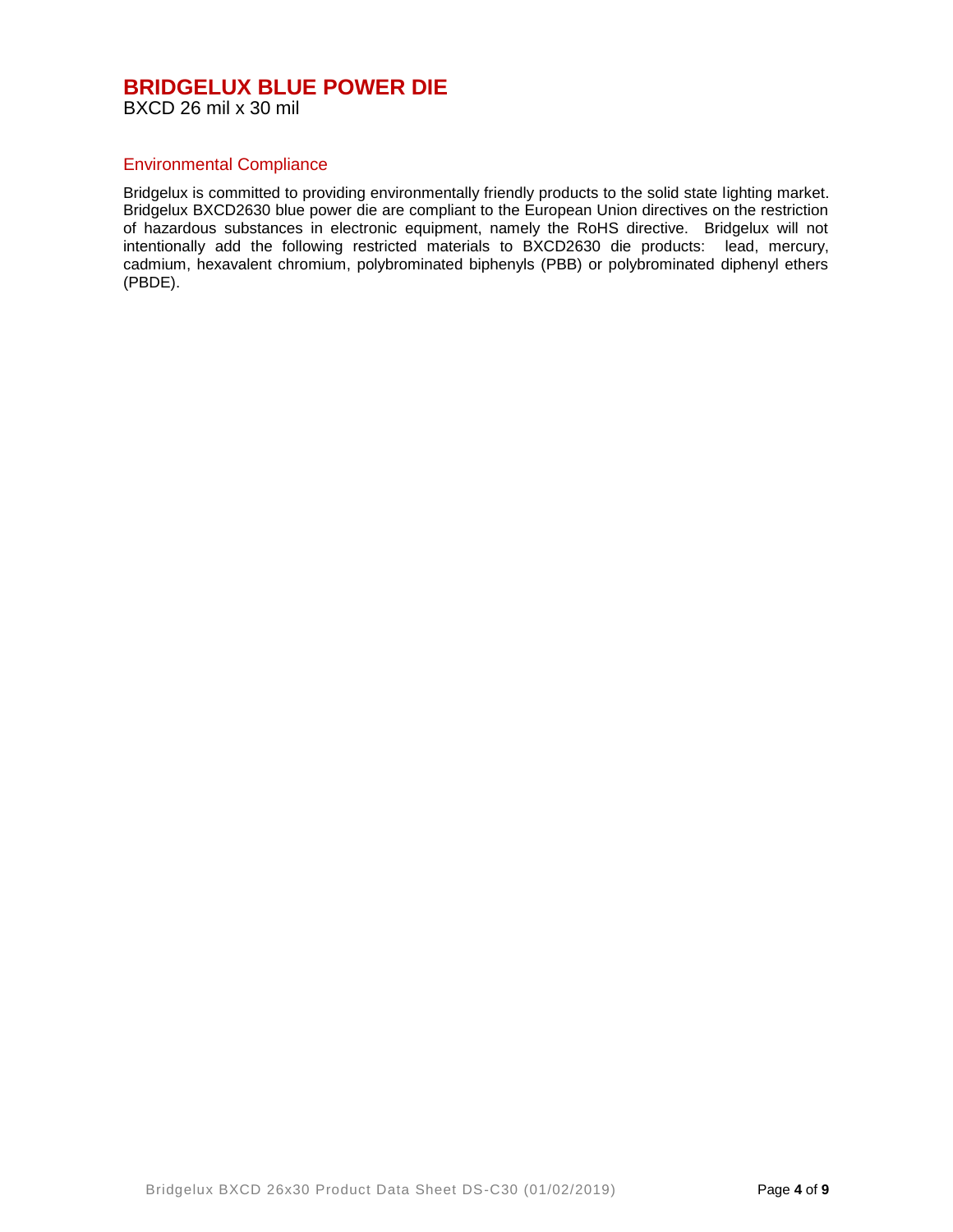BXCD 26 mil x 30 mil

#### Performance vs. Current

The following curves represent typical performance of the BXCD2630 blue power die. Actual performance will vary slightly for different power, dominant wavelength and Vf bins.



Figure 1: Relative Luminous Intensity vs. Forward Current ( $T_i = 25^{\circ}C$ )



Figure 2: Forward Current vs. Forward Voltage  $(T_i = 25^{\circ}C)$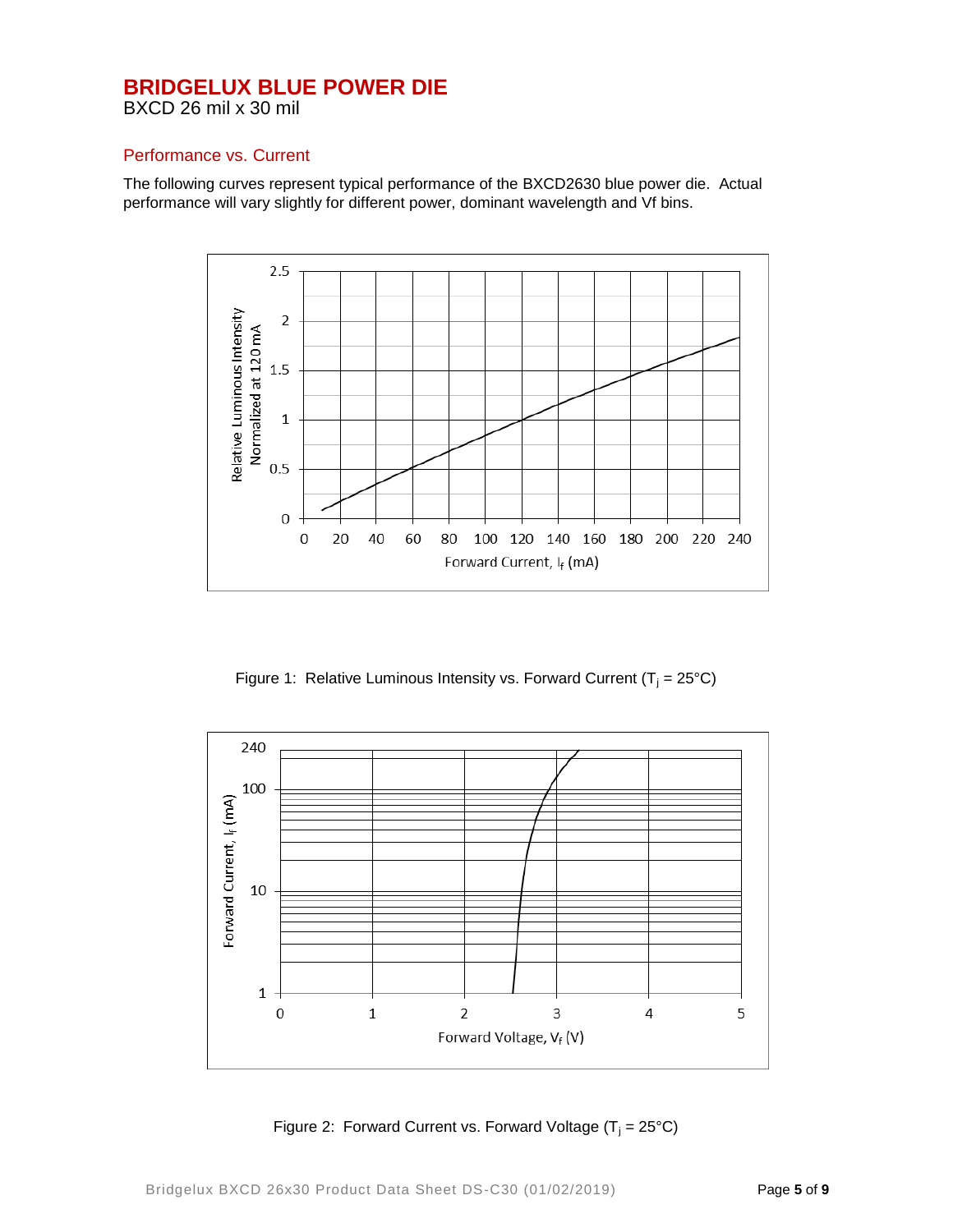BXCD 26 mil x 30 mil

#### Performance vs. Junction Temperature

The following curves represent typical performance of the BXCD2630 blue power die. Actual performance will vary slightly for different power, dominant wavelength and Vf bins.



Figure 3: Forward Voltage Shift vs. Junction Temperature



Figure 4: Relative Light Intensity vs. Junction Temperature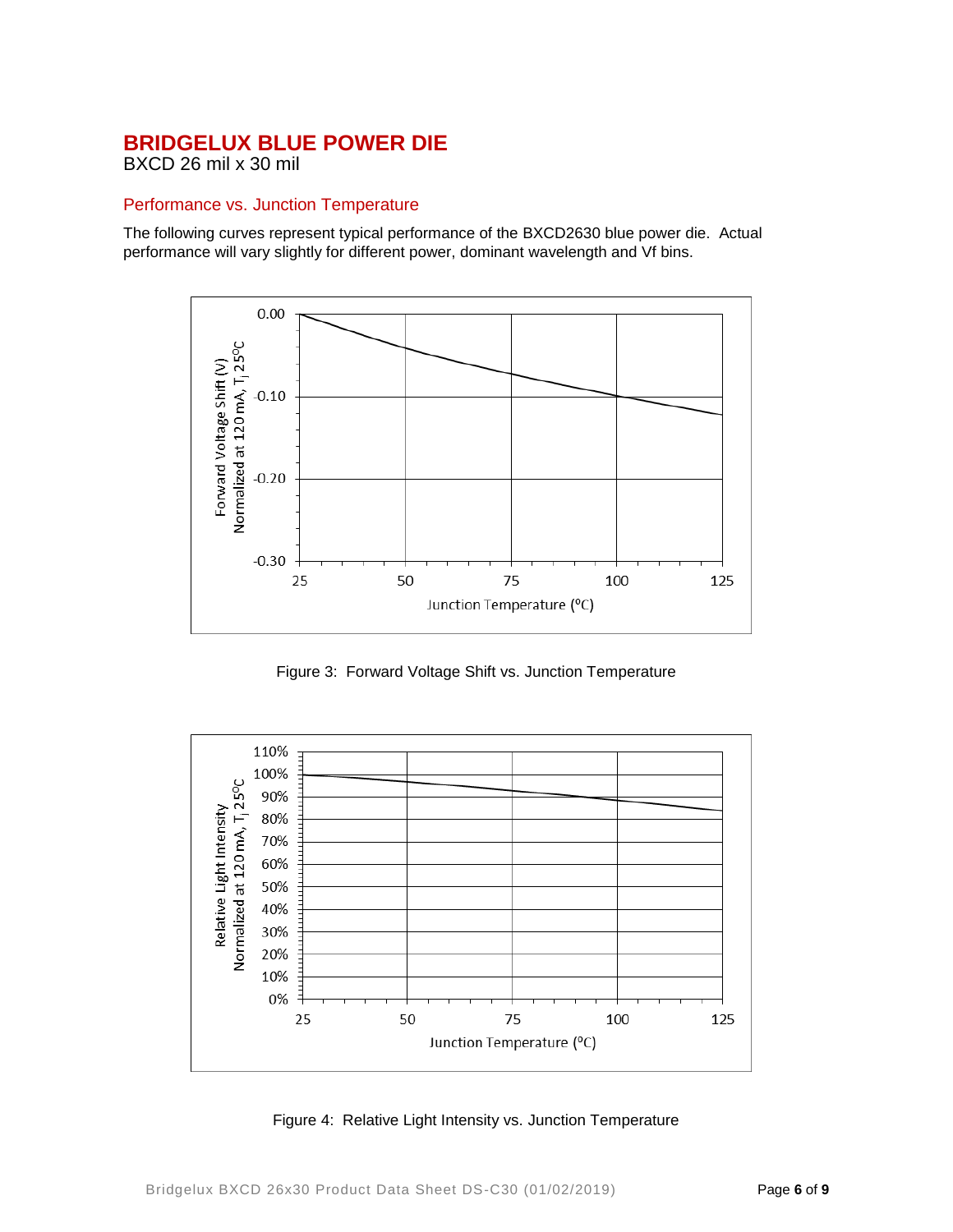BXCD 26 mil x 30 mil

#### Wavelength Shift

The following curves represent typical performance of the BXCD2630 blue power die. Actual performance will vary slightly for different power, dominant wavelength and Vf bins.



Figure 5: Wavelength Shift vs. Junction Temperature



Figure 6: Wavelength Shift vs. Forward Current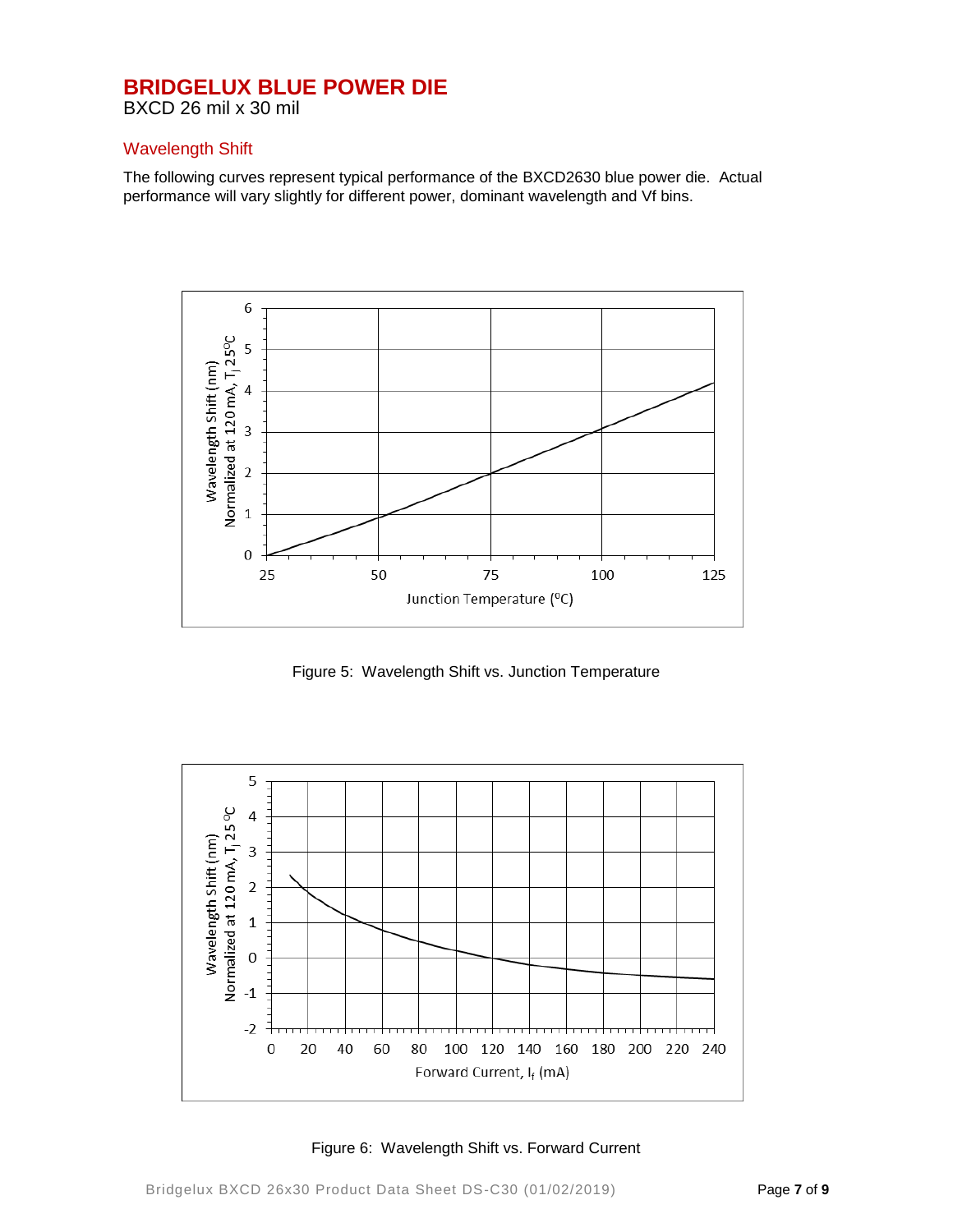BXCD 26 mil x 30 mil

#### Typical Radiation Pattern



Figure 7: Typical Radiation Pattern (120 mA Operation)

#### Current De-rating Curves